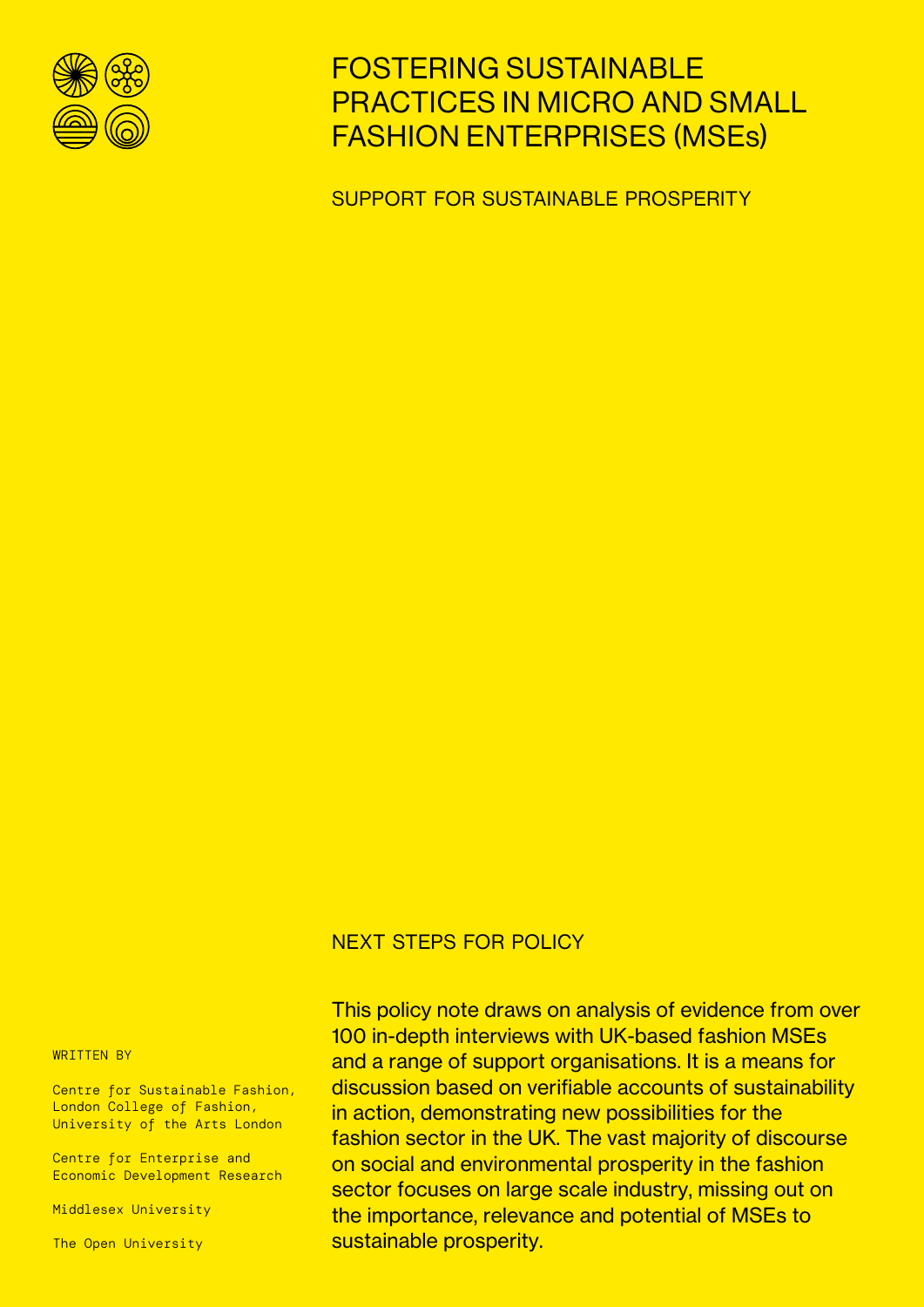# KEY POINTS

# **BACKGROUND**

- Sustainable fashion MSEs have a core role in the fashion industry transition towards net-zero emissions, biodiversity and other climate justice and Sustainable Development Goals by demonstrating how highly innovative, creative practices can value materials, products, people and cultures. This relates to increasing resourcefulness and ensuring fair labour practices, addressing concerns highlighted in the Environmental Audit Committee (EAC) report Fixing Fashion'.
- Sustainable fashion MSEs have a critical role to play in creating 'good' jobs for a wide range of people in local economies, creating positive social and cultural impact.
- The transformational role of sustainable fashion MSEs comes from organisational growth, helping new firms to find new niches, and through the replication of good and innovative practice across the industry.
- Measures of success for small sustainable fashion enterprises should be holistic, integrating social, cultural and environmental impact measures with more conventional business performance indicators.
- There is a need for effective policy and business support to maintain and grow sustainability initiatives that go beyond economic value.
- There is a need to support collective initiatives for and among MSEs to help overcome their individual 'liability of smallness'.
- Finance and support offerings including tax incentives should be tailored to the varying development needs of micro and small fashion businesses.
- Support from the public sector is needed for research and development grants aimed at developing sustainable practices within small fashion design businesses.
- There is a need for lifelong, in-work learning and opportunities beyond the traditional education points for design entrepreneurs wishing to engage in sustainable fashion.

While UK fashion design businesses have played a key role in the global industry, sustainable design entrepreneurs are now emerging to show how the UK can play a vital role in the national and global transition towards Net Zero emissions, a circular economy and other ecological and social justice commitments. Although the fashion sector has made some progress towards addressing its negative impacts on the environment, it's trajectory remains at odds with UK climate commitments. The continuation of the current pace of incremental improvement against sustainability targets is not sufficient to create the fundamental changes needed to this extractive and exploitative system<sup>2</sup>. This Policy Briefing sets out the contribution of sustainable fashion MSEs and examines how government and other supportive actors can help to amplify sustainability in action, recognising and supporting the work of these pioneers.

[Rethinking Fashion Design Entrepreneurship: Fostering](https://www.sustainable-fashion.com/fostering-sustainable-practices)  [Sustainable Practices](https://www.sustainable-fashion.com/fostering-sustainable-practices) (FSP) has been investigating the creative and business practices in design-led fashion micro and small enterprises (MSEs) as a potential driver for transformational change. Many of these MSEs provide pioneering visions of sustainable prosperity in business, but are not recognised for this work and struggle to survive in the face of targets that are limited to economic measures. This is why fashion designers and leaders in these MSE teams, are the focus of our research.

- 2 Intergovernmental Panel on Climate Change (2018). Global Warming of 1.5°C.; United Nations (2018, October 8).
- [Do What Science Demands 'Before It Is Too Late', Secretary General Stresses in Statement on Special Global Warming Report.](https://www.un.org/sg/en/content/sg/statement/2018-10-08/statement-secretary-general-ipcc-special-report-global-warming-15-%C2%BAc)

<sup>1</sup> [House of Commons Environmental Audit Committee \(2019 \(16\)\). Fixing Fashion: Clothing consumption and sustainability.](https://publications.parliament.uk/pa/cm201719/cmselect/cmenvaud/1952/1952.pdf)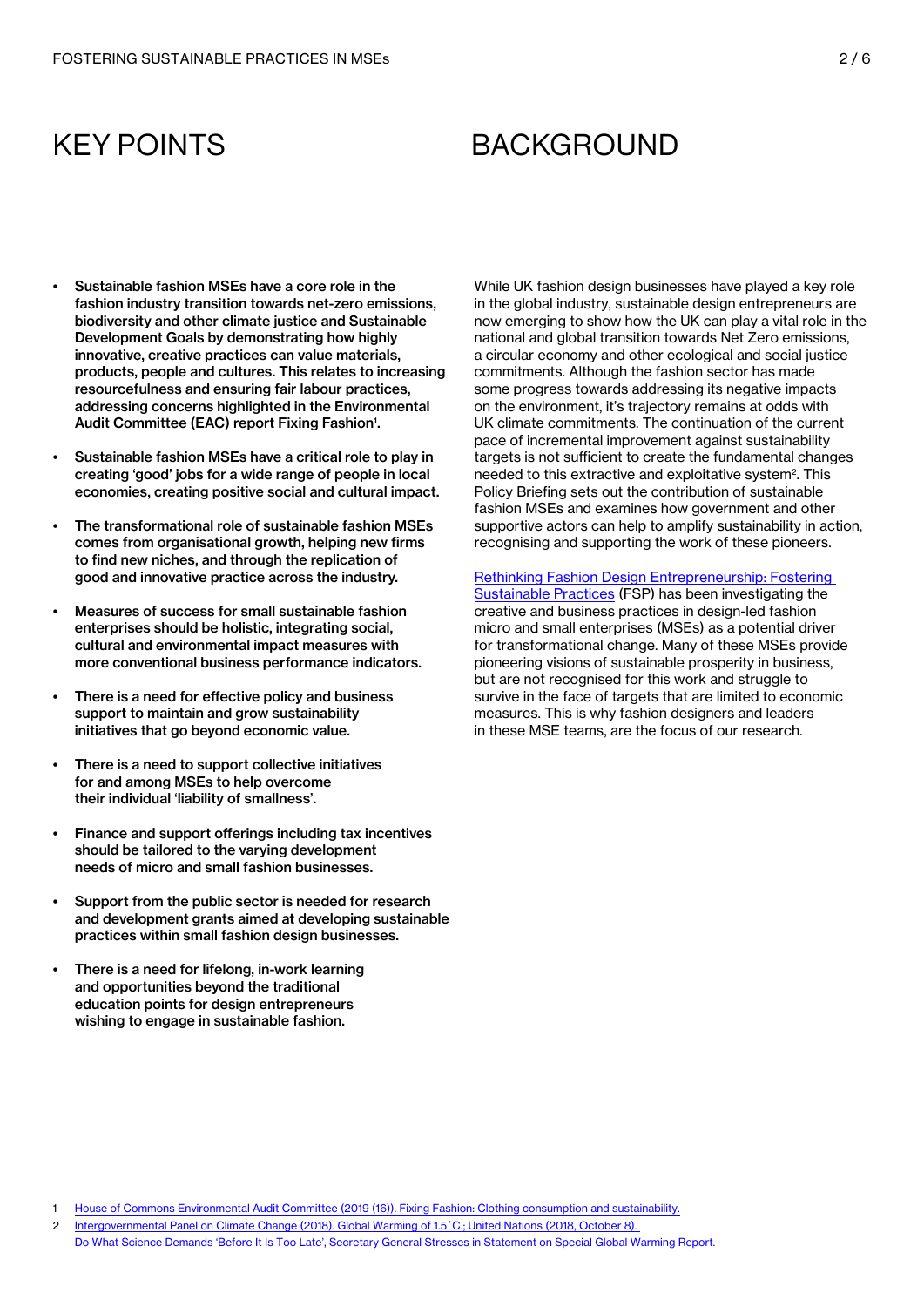# NEXT STEPS FOR POLICY

### THE STRATEGIC IMPORTANCE OF SUSTAINABLE DESIGN ENTREPRENEURS

Just as UK fashion design has been a leading creative influence around the world, a growing and vibrant new wave of fashion MSEs are demonstrating how to practically weave together climate and social justice, with creative practice in viable business models. Support for these businesses is needed across the UK, recognising their potential to drive the fashion industry towards a model of sustainable prosperity which includes their contribution to local/regional economies as well as positive social, environmental and cultural impact.

Action: There is a need for the UK Industrial Strategy to explicitly recognise and support the role and innovative potential of fashion design MSEs to contribute to a truly sustainable economy3.

### RESOURCEFULNESS TO REDUCE WASTE AND WASTEFULNESS

Sustainable fashion MSEs are demonstrating a range of innovative and creative practices that value materials and reduce waste, innovating far beyond the current efforts of large businesses in the sector. This includes the creative use of surplus/waste (often from large businesses and other sectors) and recycled materials, the offer of repair and resale services, as well as the teaching of repair and other circular economy related skills to customers. There is a need for more support for these approaches of resourcefulness by providing incentives for extending value and penalising the throwaway culture of contemporary fashion.

Action: Changes to regulation and fiscal/taxation policy to encourage businesses and customers to engage in more sustainable behaviours, including removal of VAT for garment repair services and ensuring producer responsibility for waste (see e.g. EAC recommendations, EU legislation (Extended Producer Responsibility (EPR), EU Waste Directive, Anti-Waste and Circular Economy Bill) and United Nations Fashion Industry Charter for Climate Action<sup>4</sup> (UNFCCC) goals for net zero fashion).

### GOOD JOBS AND TRUSTED SUPPLIERS

UK sustainable fashion MSEs show how green jobs can be created while also meeting high standards of working conditions (e.g. by providing Living Wage jobs and jobs in marginalised communities and at risk groups of women). The high standards found in these businesses are dramatically different from those highlighted in the fast-fashion sector (see e.g. EAC evidence<sup>5</sup>)

Action: Government policy support is needed for reshoring design and production opportunities in a more diverse and certified industry. Policy and trade deals need to ensure that skilled garment workers are recognised as such (see Fashion Round Table Brexit: the impact on the fashion industry report $6$ ) and that good practice is replicated for all imported clothes. New certification systems that ensure that MSEs can extend their sustainability practices throughout a UK-based supply chain, trusting material and production supplier practices.

# COLLECTIVE ACTION

Small businesses face challenges in competing with larger established businesses that may not be addressing sustainability issues adequately. The 'liability of smallness' can be reduced through encouraging shared use of resources (machinery, space, materials etc.). Collective efforts to set up sustainability labelling and certification of suppliers is also needed. Public funds can support such collective action and help innovation cultures. There is also a need for collective voice and greater representation of MSEs that seek to drive change towards more sustainability in their sector.

Action: Support and facilitate collective initiatives amongst sustainable fashion MSEs (such as the creation of shared workspaces, resources and certification of suppliers), and forms of collective voice and formal representation.

# MEASURES OF SUCCESS

Sustainable fashion design entrepreneurs are primarily driven by their desire to 'make a difference' to their industry and not by profit maximisation. Measures of business success, therefore should explicitly integrate social, cultural and environmental impact measures, and not just be reduced to financial ones.

Action: Introduce more holistic measures of business success beyond economic indicators when assessing options for public sector support.

- 3 [Dasgupta, P. \(2021\), The Economics of Biodiversity: The Dasgupta Review. \(London: HM Treasury\).](https://assets.publishing.service.gov.uk/government/uploads/system/uploads/attachment_data/file/962785/The_Economics_of_Biodiversity_The_Dasgupta_Review_Full_Report.pdf)
- 4 [United Nations \(2018\). Fashion Industry Charter for Climate Action.](https://unfccc.int/sites/default/files/resource/Industry%20Charter%20%20Fashion%20and%20Climate%20Action%20-%2022102018.pdf)
- 5 [Centre for Sustainable Fashion \(2020\). Written evidence for the EAC enquiry.](https://committees.parliament.uk/writtenevidence/15041/pdf/)
- 6 [Fashion Roundtable \(2021\). Brexit: The Impact on the Fashion Industry.](https://www.fashionroundtable.co.uk/brexit-report-follow-up-may-2021)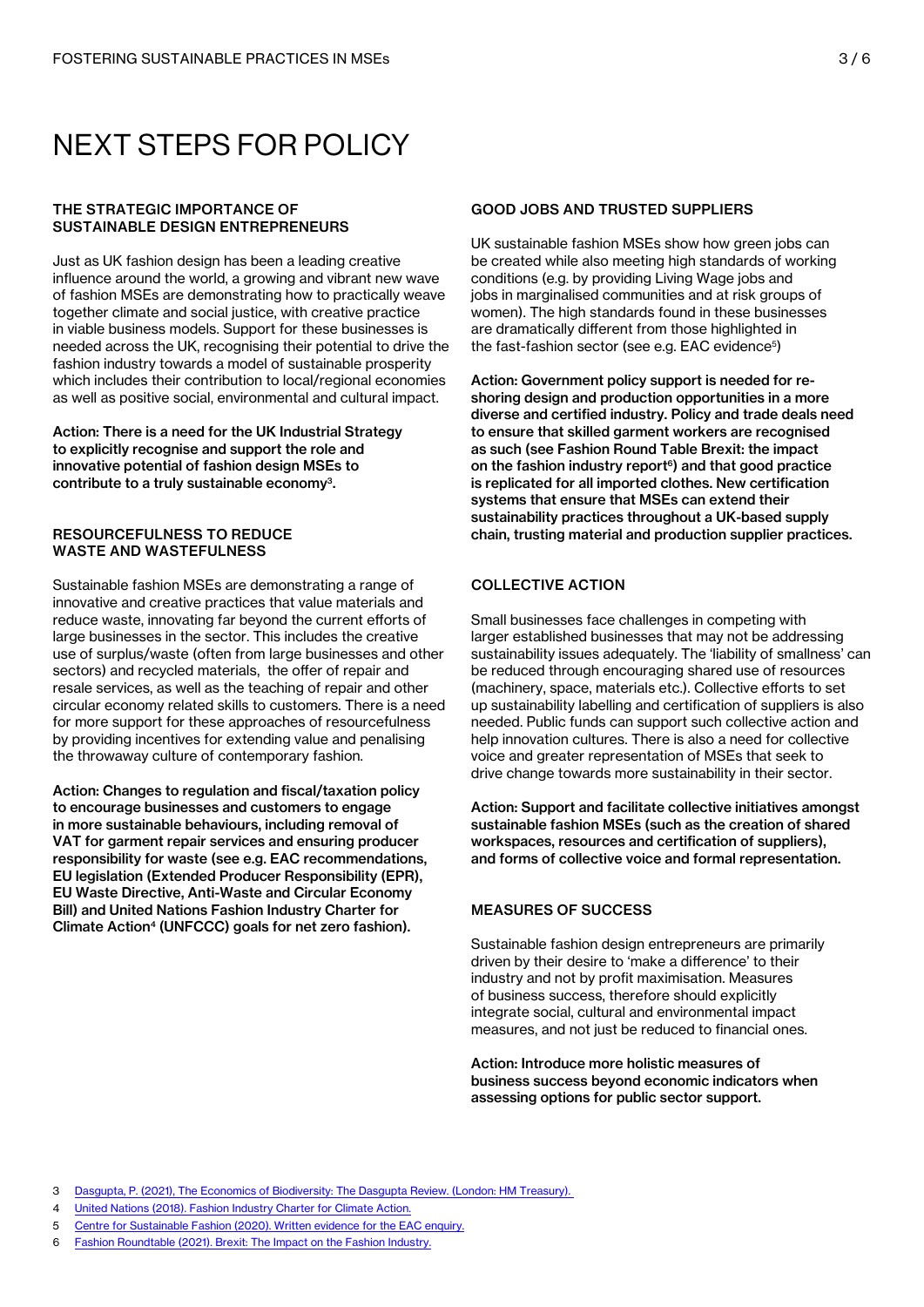#### APPROPRIATE FINANCE

Sustainable fashion MSEs require different types of finance as they develop and mature. In start-up stages there is a reliance on grants and small loans. There are particular finance gaps for those wanting to expand their businesses, and before they are attractive to equity investors. There can also be hesitancy to seek equity investment when investors are not known or there is an overly onerous application process. Businesses also need support to develop the capacity and skills to be able to apply for funding when needed.

Action: Government venture capital funds can address finance gap between self-finance and private equity, and combining this with business support for investment readiness to ensure there is a pipeline of propositions. This should draw on the experience of British Business Bank and work across government departments rather than working in silos.

### BUSINESS SUPPORT FOR TRANSFORMATIONAL CHANGE

The existing sustainable fashion industry can grow and extend its influence through sustaining and maintaining those businesses that lead by example. Support is also needed for new purpose-driven start-ups, customer engagement and the challenging and changing of practices in mainstream businesses. Support is needed to encourage mentoring programmes that recognise a more holistic understanding of prosperity, benchmarking activities and peer support for those looking to make transformational change.

Action: Provide funds to help build the business support infrastructures needed by sustainable fashion MSEs, ie support for peer to peer collaboration, rather than top down initiatives.

### SCALING UP AND SCALING OUT

Big is not always better. Many sustainable fashion businesses recognise a range of benefits of staying small, but also agile and influential while promoting their ideas and visions. The transformational role of UK sustainable fashion MSEs comes from both helping new firms to start up to find new niches, while also encouraging the replication of good practice across the sector.

Action: Support the start-up of sustainable fashion businesses through sustainability criteria in grants, incubators, and mentoring programmes, building on the existing provision.

### RESEARCH AND DEVELOPMENT

The UK is already a global influencer in sustainable fashion, and UK Research and Innovation (UKRI) can build on its support for businesses and further promote the UK as a lead contributor to the cultural industries, as well as increasing the export potential of the UK sustainable fashion sector. Building on existing support for clusters from DCMS and UKRI, support from the public sector is needed for sustainability focused innovation grants aimed at small businesses, leading on sustainable fashion design and innovation, alongside support for the wider sustainable design and innovation ecosystem in universities, innovation finance and elsewhere.

Action: Increase access to innovation grants with sustainable prosperity criteria for fashion design businesses and related support for other players in the creative industries.

# EDUCATION

A transformed fashion industry requires new skills and capabilities across diverse demographic and social groupings. Lifelong-learning is recognised as an increasingly important lever for employment, with learner needs that include short courses, flexible learning and a mix of creative and entrepreneurial skills. The ideas of sustainabilityfocused creativity, business and entrepreneurship need to be brought into the curriculum across different subject areas, and bring in the knowledge and expertise of the existing UK designers and entrepreneurs working in sustainable fashion. In addition, educating younger generations in clothing maintenance skills can enhance an appreciation of material qualities, increase clothing longevity and has the potential to slow down and reduce consumption of new items.

Action: There is a need for lifelong, in-work learning and flexible opportunities beyond traditional education points as well as skills building for designing, creating, mending and repairing clothes across and beyond school and university levels (see e.g. EAC recommendations, ECAP).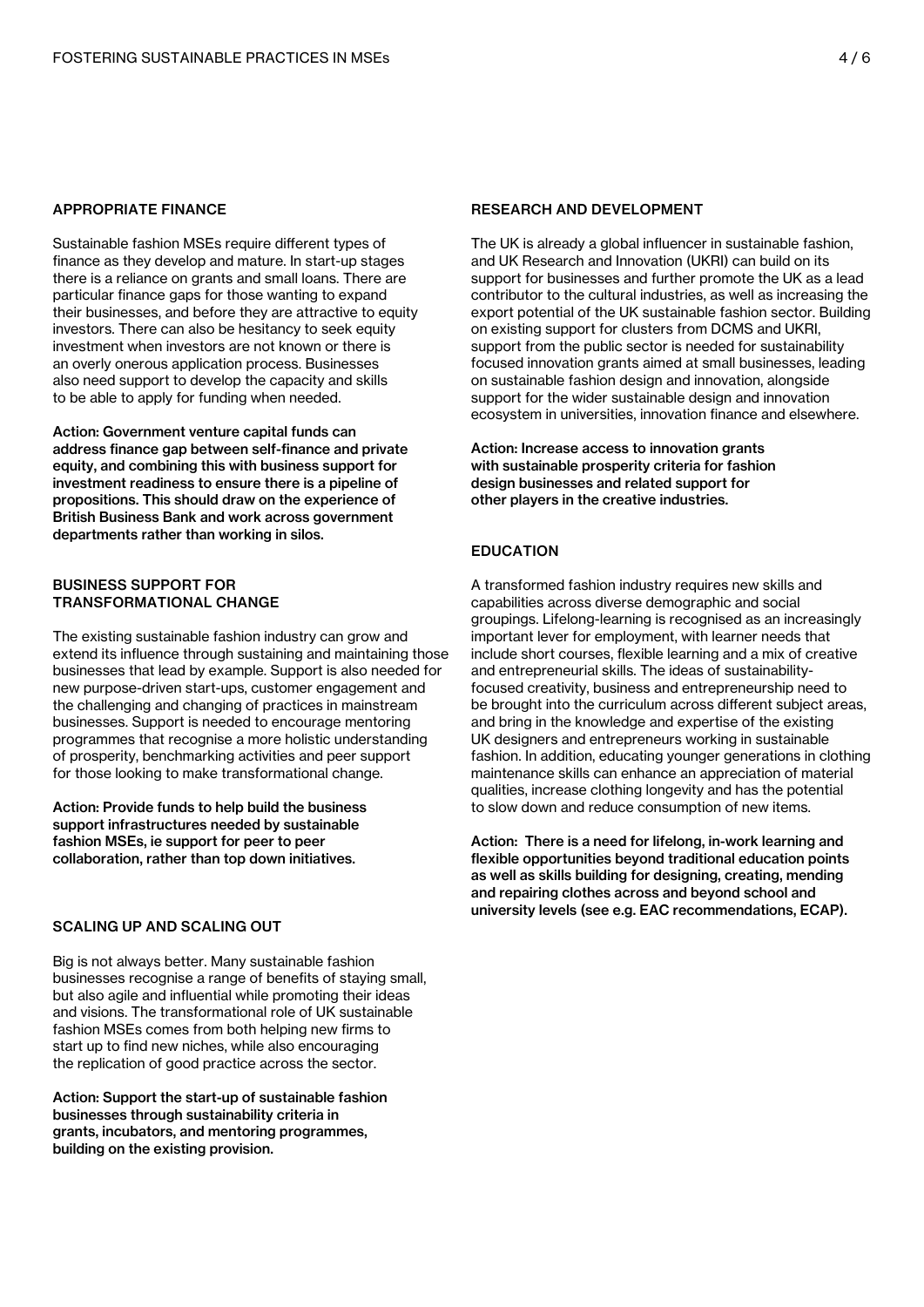# CONCLUSIONS

There is a moral imperative for the UK government to act boldly on clear evidence of the capacity of the UK sustainable fashion MSEs to thrive, by committing to restorative models and practices that contribute to long-term social, economic, cultural and ecological prosperity<sup>7</sup>.

This Policy Briefing has provided an overview of how these MSEs could be better supported to thrive, as well as being used to showcase a newly recognised set of sustainability skills and capabilities that create social, environmental, cultural and economic prosperity. There is a need to support such sustainability skills development and training, which can be adapted and applied across locations and scales to inform UK creative and cultural industries.

#### ACKNOWLEDGEMENTS

The project on which this briefing paper draws was funded by the Arts and Humanities Research Council. The research was led by the Centre for Sustainable Fashion at University of the Arts London, London College of Fashion, with project partners from Middlesex University's Centre for Enterprise and Economic Development Research (also a key partner in Surrey University's Centre for the Understanding of Sustainable Prosperity) and The Open University. The research team are also very grateful to the 40+ MSEs who gave so generously of their time in participating with the research.